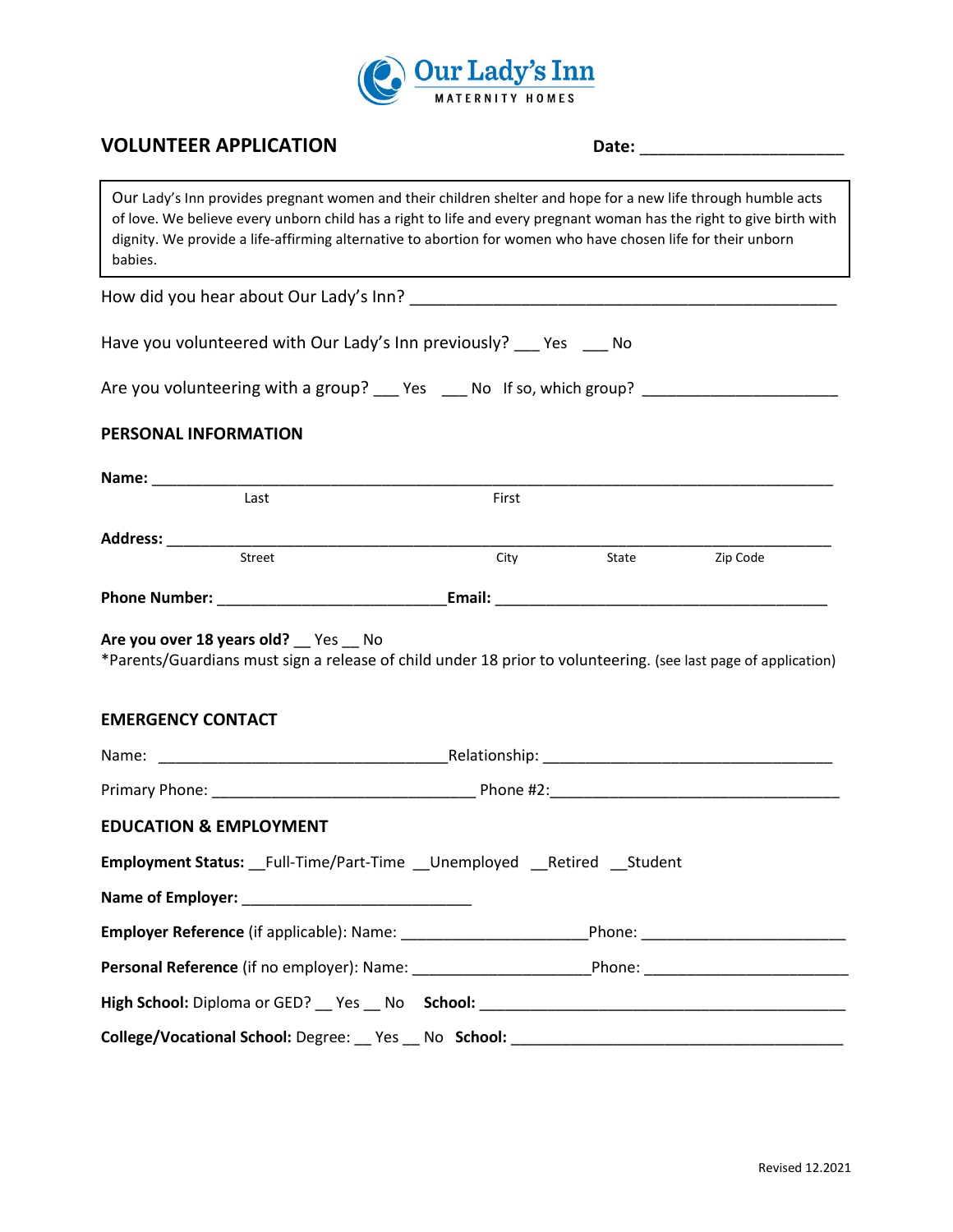

## **POSITION INFORMATION**

Date Available to start: \_\_\_\_\_\_\_\_\_\_\_\_\_\_\_\_\_\_\_\_\_\_\_

Will you require any special accommodations to complete your volunteer assignment? \_\_ Yes \_\_ No

#### **Preferred Days/Times- (Please check all that are currently applicable)**

|                 | Sunday | Monday         | Tuesday        | Wednesday                    | Thursday       | Friday          | Saturday |
|-----------------|--------|----------------|----------------|------------------------------|----------------|-----------------|----------|
| Days            |        |                |                |                              |                |                 |          |
| 9 AM-5PM        |        |                |                |                              |                |                 |          |
| <b>Evenings</b> |        |                |                |                              |                |                 |          |
| 5 PM -7 PM      |        |                |                |                              |                |                 |          |
| Weekends        |        |                |                |                              |                |                 |          |
| 9 AM-5PM        |        | $\blacksquare$ | $\blacksquare$ | $\qquad \qquad \blacksquare$ | $\blacksquare$ | $\qquad \qquad$ |          |

**Area(s) of Interest:** (Please indicate your preferences. We will do our best to match your talents and availability to the organization's needs.)

\_\_Child Care \_\_Cleaning/Organizing \_\_Kitchen (meal prep/serving/cooking) \_\_Repair/Maintenance

\_\_Gardening/Yardwork \_\_Special Events \_\_Office/Clerical \_\_Other: \_\_\_\_\_\_\_\_\_\_\_\_\_\_\_\_\_\_\_\_\_\_\_\_\_\_\_\_

Special Skills: \_\_Arts & Crafts \_\_Teaching/Tutoring \_\_Technology \_\_Other: \_\_\_\_\_\_\_\_\_\_\_\_\_\_\_\_\_\_\_\_\_\_\_\_\_

## **VOLUNTEER AGREEMENT**

By signing this application, I am indicating I will support the mission and principles of Our Lady's Inn. If at any time I am uncomfortable performing any volunteer tasks, I know I am able to discontinue my volunteer position.

Signature of Volunteer \_\_\_\_\_\_\_\_\_\_\_\_\_\_\_\_\_\_\_\_\_\_\_\_\_\_\_\_\_\_\_\_\_ Date: \_\_\_\_\_\_\_\_\_\_\_\_\_\_\_\_\_\_\_\_\_\_\_\_\_\_\_\_

**Please mail, email or fax your volunteer application to:** 

| Our Lady's Inn - St. Louis           | Our Lady's Inn - Defiance         |
|--------------------------------------|-----------------------------------|
| 4223 S. Compton                      | 3607 Highway D                    |
| St. Louis, MO 63111                  | Defiance, MO 63341                |
| Phone: 314-351-4590                  | Phone: 636-398-5375               |
| Fax: 314-351-2119                    | Fax: 636-398-5376                 |
| Email - chowardowens@ourladysinn.org | Email - kcardwell@ourladysinn.org |

\*Volunteer applications are considered without regard to race, color, religion, gender, national origin, ability, or marital or veteran status.